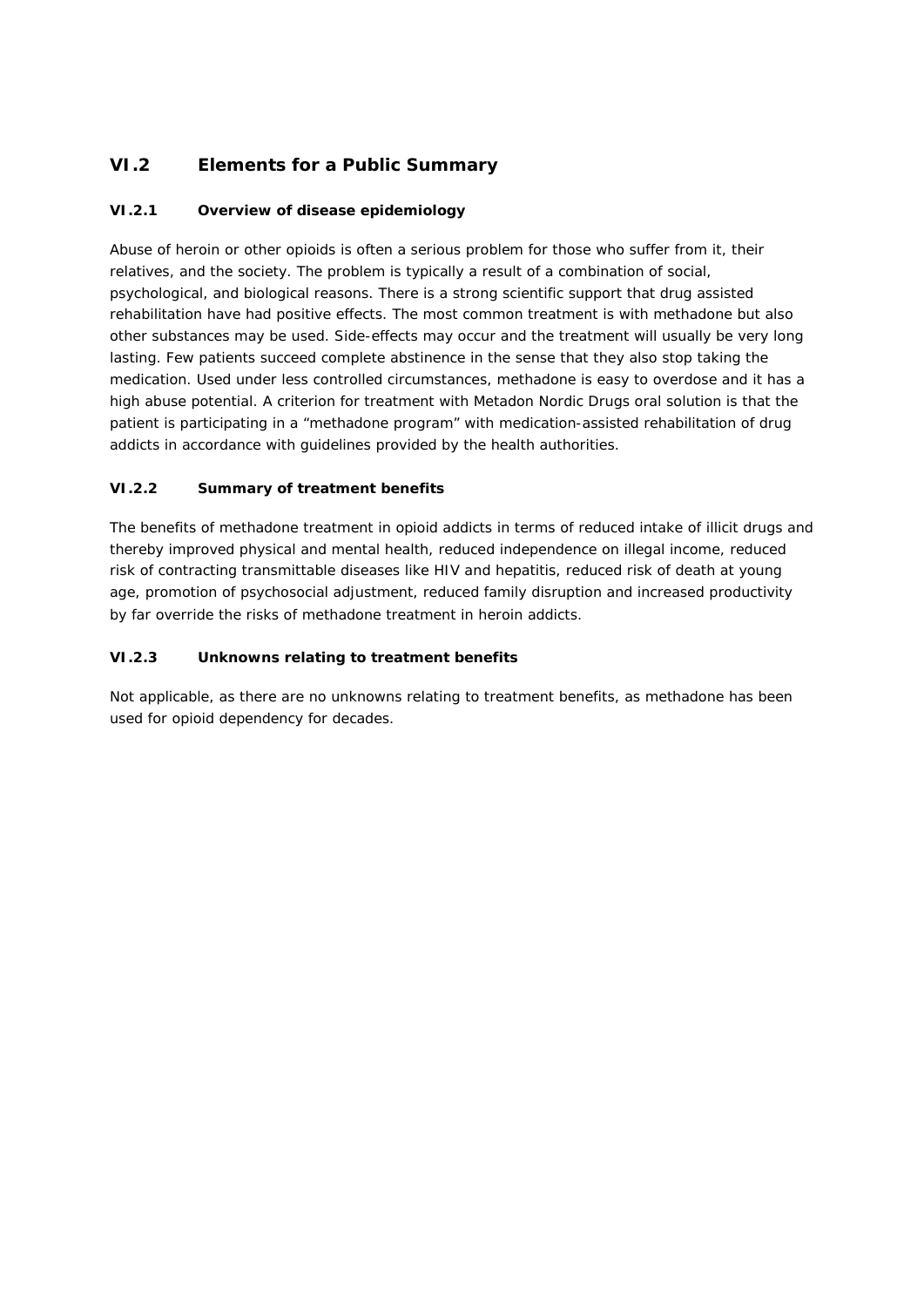## *VI.2.4 Summary of safety concerns*

## **Important identified risks**

| Risk                                       | What is known                                                                                                                                                                                                                                                                                                                                                                                                                                                                                                                                                                                                                                                                                                                 | Preventability                                                                                                                                                                                                                                                                                             |
|--------------------------------------------|-------------------------------------------------------------------------------------------------------------------------------------------------------------------------------------------------------------------------------------------------------------------------------------------------------------------------------------------------------------------------------------------------------------------------------------------------------------------------------------------------------------------------------------------------------------------------------------------------------------------------------------------------------------------------------------------------------------------------------|------------------------------------------------------------------------------------------------------------------------------------------------------------------------------------------------------------------------------------------------------------------------------------------------------------|
| Cardiac disease                            | QT prolongation is a condition that<br>depends on an electrical disorder in<br>the heart muscle cells. This, combined<br>with other factors, can create<br>conditions for rapid abnormal heart<br>rhythms that can lead to dizziness,<br>fainting, or rarely sudden death.<br>Cases of QT prolongation and Torsade<br>de Pointes (TdP) have been reported<br>during treatment with methadone,<br>especially in high doses.                                                                                                                                                                                                                                                                                                    | Due to the risk of QT<br>prolongation and TdP,<br>methadone should be<br>administered with care to<br>patients potentially at risk of<br>developing QT prolongation<br>and ECG monitoring should be<br>considered in patients with<br>known risk of developing QT<br>prolongation, especially in<br>women. |
| Respiratory depression                     | Respiratory depression is a well-known<br>risk deemed to be the most serious<br>side-effect during treatment with<br>methadone<br>Individual differences in the ability to<br>metabolize methadone, along with<br>imperfect cross-tolerance, may<br>heighten risks of respiratory<br>depression during the methadone<br>induction period.<br>The dose must be individually adjusted<br>to each patient and usually dosed once<br>daily. If more frequent, there is a risk<br>for accumulation and overdosing which<br>may cause respiratory depression.<br>Concomitant treatment with certain<br>drugs as well as misuse of other drugs<br>or alcohol during treatment with<br>methadone may cause respiratory<br>depression. | Due to individual differences in<br>the ability to metabolize<br>methadone, along with<br>imperfect cross-tolerance, the<br>dose must be individually<br>adjusted to each patient and<br>assessment for potential<br>contraindications, (eg. COPD,<br>asthma) and interactions must<br>be done.            |
| Use in patients with<br>hepatic impairment | Chronic viral hepatitis is common in<br>drug addicts as are other factors that<br>may accelerate the progression of liver<br>disease.<br>In patients with liver cirrhosis the<br>metabolism is delayed wherefore there<br>is a risk for higher plasma levels of<br>methadone.<br>Caution is advised if methadone must<br>be used in patients with hepatic                                                                                                                                                                                                                                                                                                                                                                     | The dose must be individually<br>adjusted to each patient and<br>should be administered at a<br>lower dose than recommended.<br>The clinical response of the<br>patients should be used to<br>guide further dosage.                                                                                        |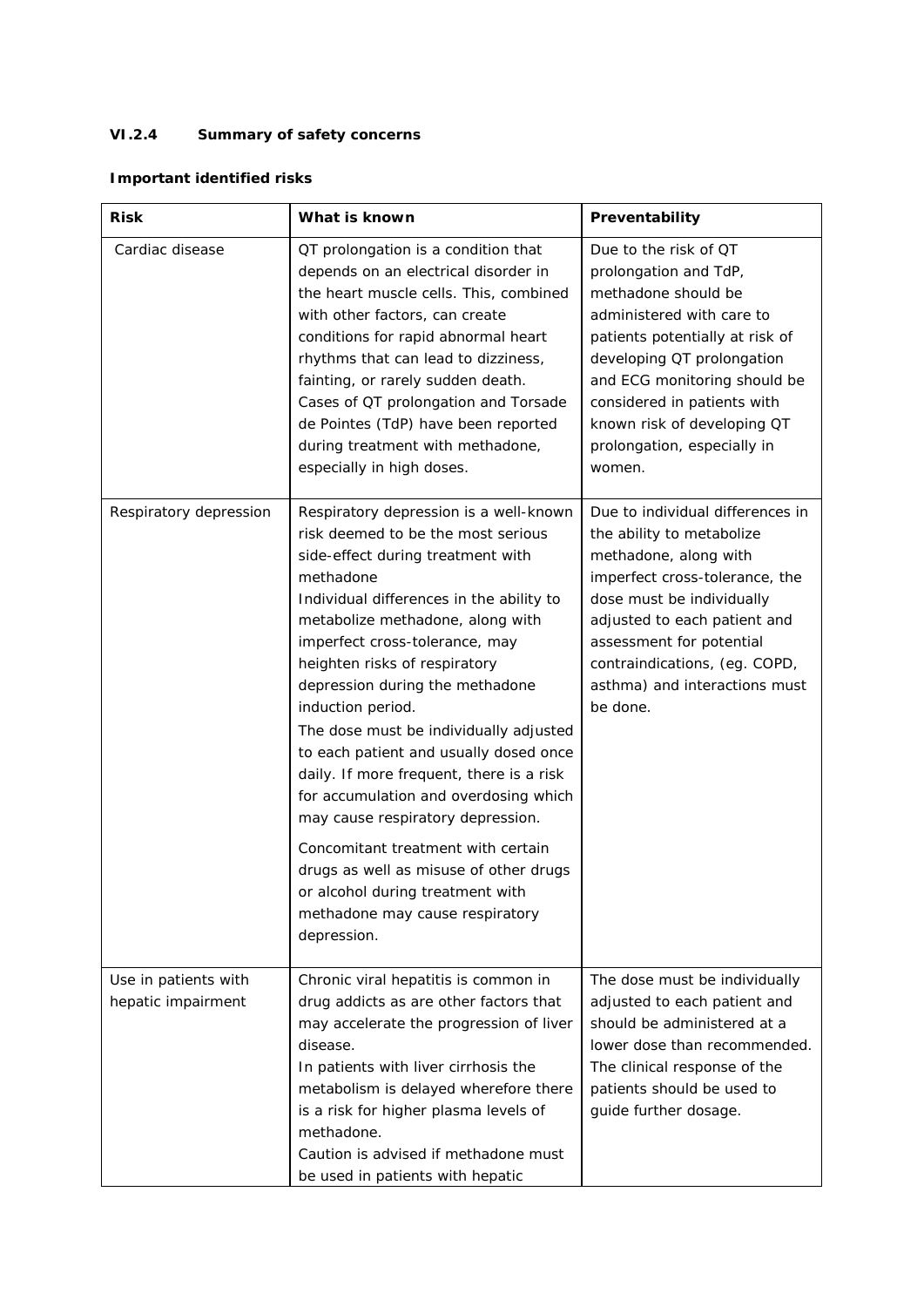| <b>Risk</b>                              | What is known                                                                                                                                                                                                                                                      | Preventability                                                                                                                                                                                                                                        |
|------------------------------------------|--------------------------------------------------------------------------------------------------------------------------------------------------------------------------------------------------------------------------------------------------------------------|-------------------------------------------------------------------------------------------------------------------------------------------------------------------------------------------------------------------------------------------------------|
|                                          | impairment.                                                                                                                                                                                                                                                        |                                                                                                                                                                                                                                                       |
| Use in patients with<br>renal impairment | There is a potential for decreased<br>elimination of methadone in patients<br>with renal impairment.                                                                                                                                                               | The dose must be individually<br>adjusted to each patient and<br>should be administered at a<br>lower initial dose than<br>recommended. The clinical<br>response of the patients should<br>be used to guide further<br>dosage.                        |
| Outcome of Drug<br>interactions          | When concomitant treatment with<br>other medicinal products there is a<br>potential for interactions causing high<br>or low plasma levels of methadone, as<br>well as interactions that exhibits<br>synergism that may increase the side-<br>effects of methadone. | Drugs administered<br>concomitantly with methadone<br>should, as for all medications,<br>be evaluated for any potential<br>interaction. The dose must be<br>individually adjusted to each<br>patient and the patients must<br>be carefully monitored. |

## **Important potential risks**

| <b>Risk</b>                    | What is known (Including reason why it is considered a<br>potential risk)                                                                                                                                                                                                                                                                                                                          |
|--------------------------------|----------------------------------------------------------------------------------------------------------------------------------------------------------------------------------------------------------------------------------------------------------------------------------------------------------------------------------------------------------------------------------------------------|
| Use in pregnancy and lactation | Prenatal exposure to methadone associated with a neonatal<br>abstinence syndrome (NAS) characterized by central nervous<br>system hyperirritability and autonomic nervous system<br>dysfunction, which often requires medication and extended<br>hospitalization.<br>If the mothers are in the methadone programme the neonates<br>are in better condition than if the mothers are abusing heroin. |

## **Missing information**

| <b>Risk</b> | What is known   |
|-------------|-----------------|
| None        | Not applicable. |